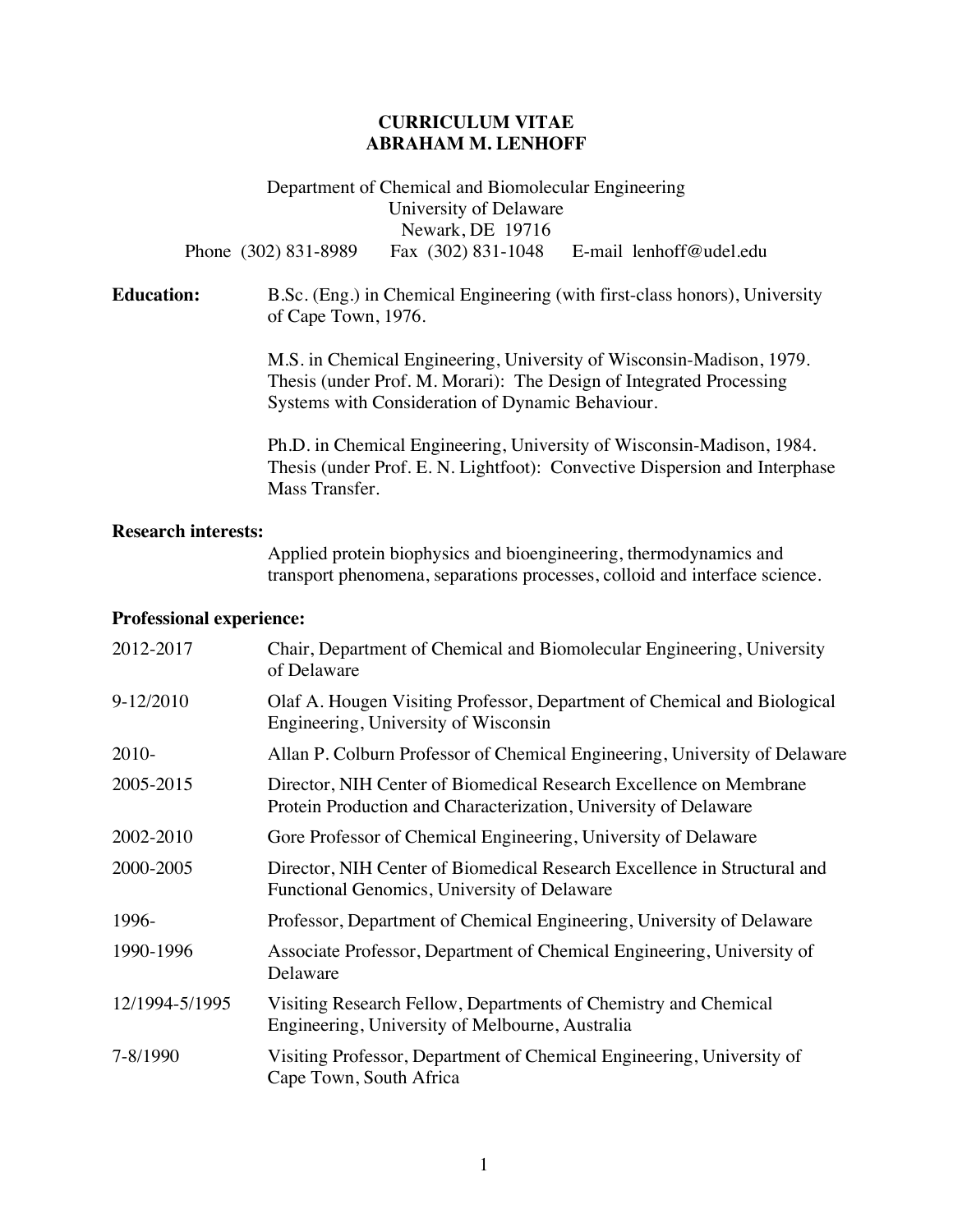| 1984-1990 | Assistant Professor, Department of Chemical Engineering, University of<br>Delaware                                          |
|-----------|-----------------------------------------------------------------------------------------------------------------------------|
| 6-8/1985  | Research Fellow, Institut für Anorganische Chemie and Analytische<br>Chemie, Johannes-Gutenberg Universität, Mainz, Germany |
| 1980      | Junior Lecturer, Department of Chemical Engineering, University of Cape<br>Town, South Africa                               |

# **Honors:**

| 1974-1976 | D. N. Malan Medals in Chemical Engineering                            |
|-----------|-----------------------------------------------------------------------|
| 1975-1976 | Cape Town Corporation Medals in Engineering                           |
| 1976      | S. A. Institution of Chemical Engineers Medal                         |
| 1985      | Research Fellowship, Alexander von Humboldt-Stiftung                  |
| 1987      | NSF Presidential Young Investigator Award                             |
| 1991      | College of Engineering Special Faculty Award                          |
| 2000      | Weissberger-Williams Lecturer, Eastman Kodak Co.                      |
| 2002      | Gore Professorship in Chemical Engineering                            |
| 2003      | Fellow, American Institute for Medical and Biological Engineering     |
| 2003      | Fellow, American Association for the Advancement of Science           |
| 2009      | American Chemical Society Award in Separations Science and Technology |
| 2009      | Alan S. Michaels Award in the Recovery of Biological Products         |
| 2009      | College of Engineering Excellence in Teaching Award                   |
| 2010      | Allan P. Colburn Professorship in Chemical Engineering                |
| 2010      | Olaf A. Hougen Visiting Professorship, University of Wisconsin        |
| 2011      | Marvin J. Johnson Award in Microbial and Biochemical Technology       |
| 2014      | Francis Alison Award, University of Delaware                          |
| 2017      | Hess Lecturer, University of Virginia                                 |
|           |                                                                       |

| <b>Professional</b> | American Institute of Chemical Engineers                              |
|---------------------|-----------------------------------------------------------------------|
| activities:         | American Association for the Advancement of Science                   |
|                     | <b>American Chemical Society</b>                                      |
|                     | American Crystallographic Association                                 |
|                     | <b>Biophysical Society</b>                                            |
|                     | Protein Society                                                       |
|                     | Associate Editor, AIChE Journal (2005-2012)                           |
|                     | Editorial Board, Journal of Pharmaceutical Sciences (1994-1996)       |
|                     | Editorial Board, Journal of Colloid and Interface Science (2001-2004) |
|                     | Editorial Board, <i>Biotechnology and Bioengineering</i> (2003-)      |
|                     | Member-at-Large of Council, Gordon Research Conferences (2006-2008)   |
|                     | Member, BRT-B Study Section, NIH-NIGMS (2007-2011)                    |
|                     | Member, Advisory Board, Chemical & Engineering News (2012-2015)       |
|                     | Member, Governing Board, Council for Chemical Research (2012-2015)    |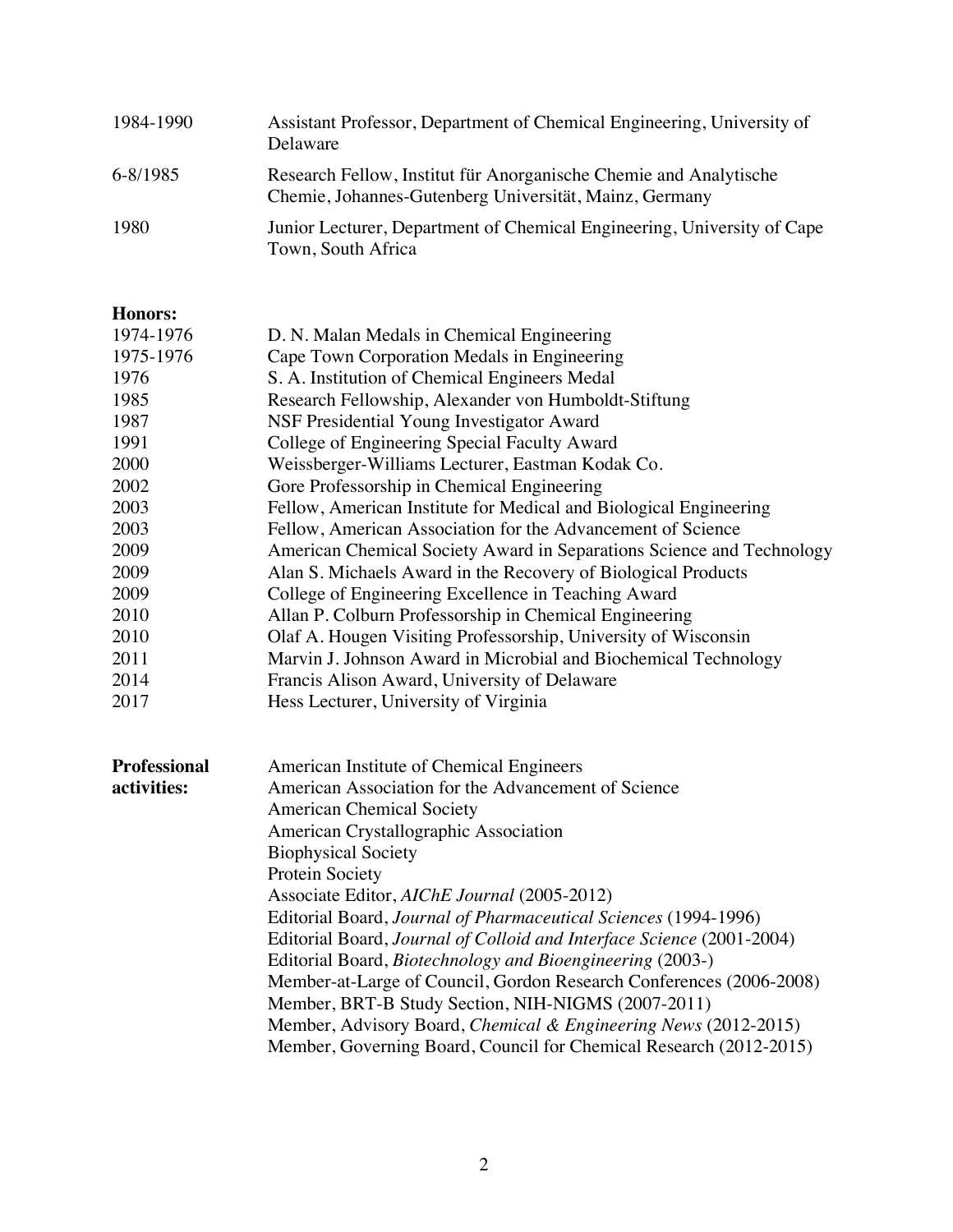Conference Co-Chair, Biopartitioning and Purification (BPP) (2013) Member, Visiting Committee, Department of Chemical and Biological Engineering, University of Wisconsin (2011-2017)

### **Patent**

 Lee, K., A. Lenhoff, K. Valente, N. Levy and Y. Gokarn, "Reduction of Lipase Activity in Product Formulations", US Patent 9,932,591 (2018).

### **Publications in refereed journals**

- 1. Lenhoff, A. M., and M. Morari, "Design of Resilient Processing Plants. I. Process Design Under Consideration of Dynamic Aspects", *Chem. Eng. Sci.* **37**, 245-258 (1982).
- 2. Lightfoot, E. N., A. M. Lenhoff and R. L. Rodriguez, "Use of Moments to Characterize Mass Transport in Steady Flows of Arbitrary Complexity", *Chem. Eng. Sci.* **37**, 954-956 (1982).
- 3. Lenhoff, A. M., and E. N. Lightfoot, "The Effects of Axial Diffusion and Permeability Barriers on the Transient Response of Tissue Cylinders. I. Solution in Transform Space", *J. Theor. Biol*. **97**, 663-677 (1982).
- 4. Lenhoff, A. M., and E. N. Lightfoot, "The Effects of Axial Diffusion and Permeability Barriers on the Transient Response of Tissue Cylinders. II. Solution in Time Domain", *J. Theor. Biol*. **106**, 207-238 (1984).
- 5. Lenhoff, A. M., "Computation of the Eigenvalues of a Class of Non-Self-Adjoint Operators", *SIAM J. on Appl. Math*. **45**, 360-368 (1985).
- 6. Lightfoot, E. N., R. F. Rudolph, A. M. Lenhoff, E. H. Lanphier, C. E. Lehner and L. A. Whiteside, "Hydrogen Washout in Bone Cortex and Periosteum", *Undersea Biomed. Res*. **13**, 425-441 (1985).
- 7. Lenhoff, A. M., and E. N. Lightfoot, "Convective Dispersion and Interphase Mass Transfer", *Chem. Eng. Sci*. **41**, 2795-2810 (1986).
- 8. Lenhoff, A. M., "Significance and Estimation of Chromatographic Parameters", *J. Chrom.* **384**, 285-299 (1987).
- 9. Daskopoulos, P., and A. M. Lenhoff, "Dispersion Coefficient for Laminar Flow in Curved Tubes", *AIChE J.*, **34**, 2052-2058 (1988).
- 10. Daskopoulos, P., and A. M. Lenhoff, "Flow in Curved Ducts: Bifurcation Structure for Stationary Ducts", *J. Fluid Mech.*, **203**, 125-148 (1989).
- 11. Boedeker, A. R., and A. M. Lenhoff, "Affinity Separations using Liquid Perfluorocarbon Supports: Rate Effects", *Biotech. Prog*., **5**, 132-135 (1989).
- 12. Shankar, A., and A. M. Lenhoff, "Dispersion in Laminar Flow in Short Tubes", *AIChE J*., **35**, 2048-2052 (1989).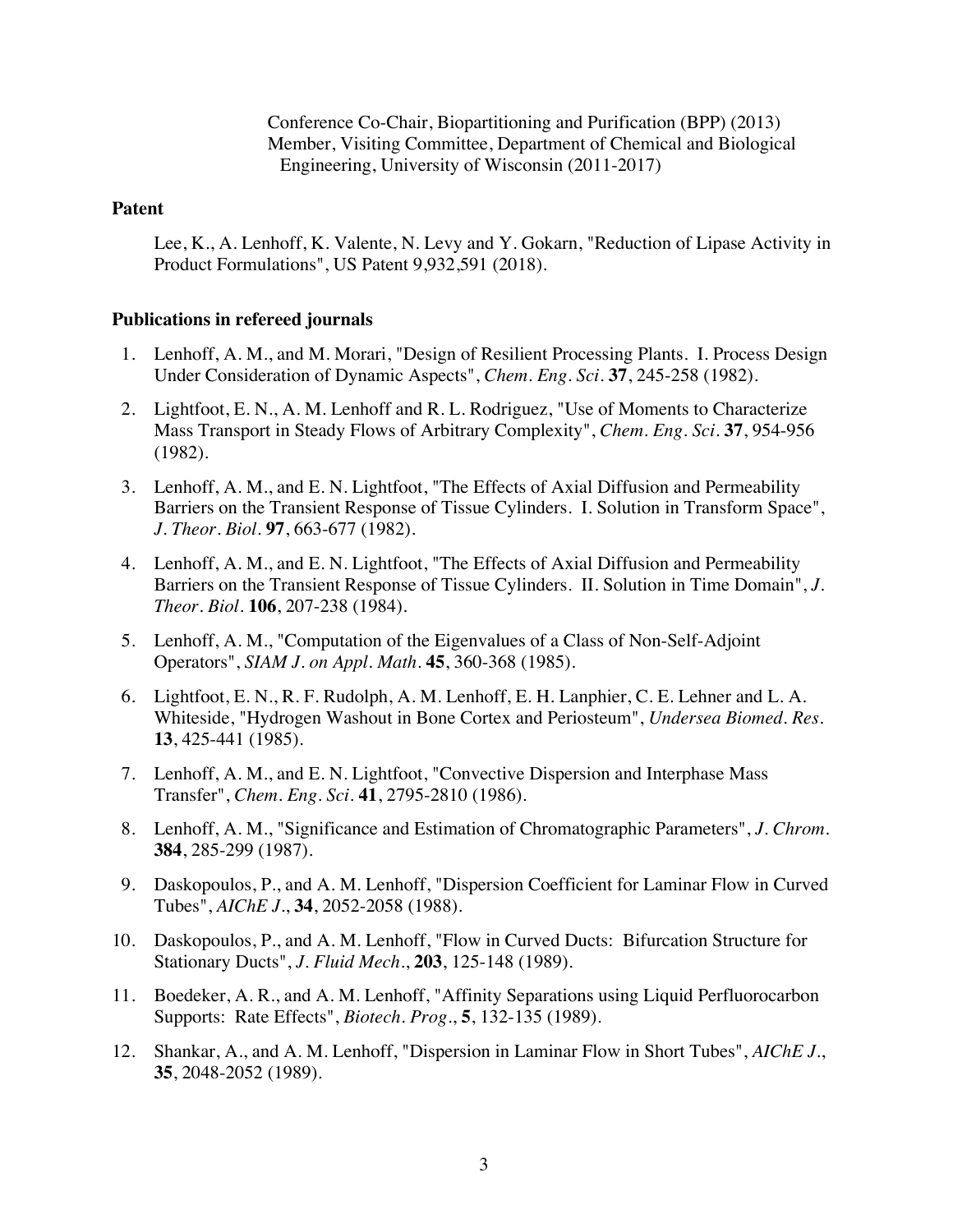- 13. LaMarca, C., A. M. Lenhoff and P. Dhurjati, "Partitioning of Host and Recombinant Cells in Aqueous Two-Phase Polymer Systems", *Biotech. Bioeng*., **36**, 484-492 (1990).
- 14. Daskopoulos, P., and A. M. Lenhoff, "Flow in Curved Ducts. Part 2. Rotating Ducts", *J. Fluid Mech.*, **217**, 575-593 (1990).
- 15. Yoon, B. J., and A. M. Lenhoff, "A Boundary Element Method for Molecular Electrostatics with Electrolyte Effects", *J. Comput. Chem.*, **11**, 1080-1086 (1990).
- 16. Haggerty, L., and A. M. Lenhoff, "Relation of Protein Electrostatics Computations to Ion Exchange and Electrophoretic Behavior", *J. Phys. Chem.*, **95**, 1472-1477 (1991).
- 17. Haggerty, L., B. A. Watson, M. A. Barteau and A. M. Lenhoff, "Ordered Arrays of Proteins on Graphite Observed by Scanning Tunneling Microscopy", *J. Vac. Sci. Tech. B*, **9**, 1219-1222 (1991).
- 18. Shankar, A., and A. M. Lenhoff, "Dispersion and Partitioning in Short Coated Tubes", *Ind. Eng. Chem. Res.*, **30**, 828-835 (1991).
- 19. Daskopoulos, P., and A. M. Lenhoff, "Modelling of Particle Separations in Complex Flows", *Sep. Sci. Tech.*, **26**, 1013-1050 (1991).
- 20. Shankar, A., and A. M. Lenhoff, "Dispersion in Round Tubes and Its Implications for Extra-Column Dispersion", *J. Chrom.*, **556**, 235-248 (1991).
- 21. Shibata, C. T., and A. M. Lenhoff, "TIRF of Salt and Surface Effects on Protein Adsorption: I. Equilibrium", *J. Coll. Interf. Sci*., **148**, 469-484 (1992).
- 22. Shibata, C. T., and A. M. Lenhoff, "TIRF of Salt and Surface Effects on Protein Adsorption: II. Kinetics", *J. Coll. Interf. Sci*., **148**, 485-507 (1992).
- 23. Yoon, B. J., and A. M. Lenhoff, "Computation of the Electrostatic Interaction Energy between a Protein and a Charged Surface", *J. Phys. Chem.*, **96**, 3130-3134 (1992).
- 24. Watson, B. A., M. A. Barteau, L. Haggerty, A. M. Lenhoff and R. S. Weber, "Scanning Tunneling Microscopy and Tunneling Spectroscopy of Ordered Hetero- and Isopolyanion Arrays on Graphite", *Langmuir*, **8**, 1145-1148 (1992).
- 25. Haggerty, L., and A. M. Lenhoff, "STM and AFM in Biotechnology", *Biotech. Prog.*, **9**, 1- 11 (1993).
- 26. Haggerty, L., and A. M. Lenhoff, "Analysis of Ordered Arrays of Adsorbed Lysozyme by Scanning Tunneling Microscopy", *Biophys. J.*, **64**, 886-895 (1993).
- 27. Roth, C. M., and A. M. Lenhoff, "Electrostatic and van der Waals Contributions to Protein Adsorption: Computation of Equilibrium Constants", *Langmuir*, **9**, 962-972 (1993).
- 28. Richards, J. R., A. N. Beris and A. M. Lenhoff, "Steady Laminar Flow of Liquid-Liquid Jets at High Reynolds Numbers", *Phys. Fluids A*, **5**, 1703-1717 (1993).
- 29. Schure, M. R., and A. M. Lenhoff, "Consequences of Wall Adsorption in Capillary Electrophoresis: Theory and Simulation", *Anal. Chem.*, **65**, 3024-3037 (1993).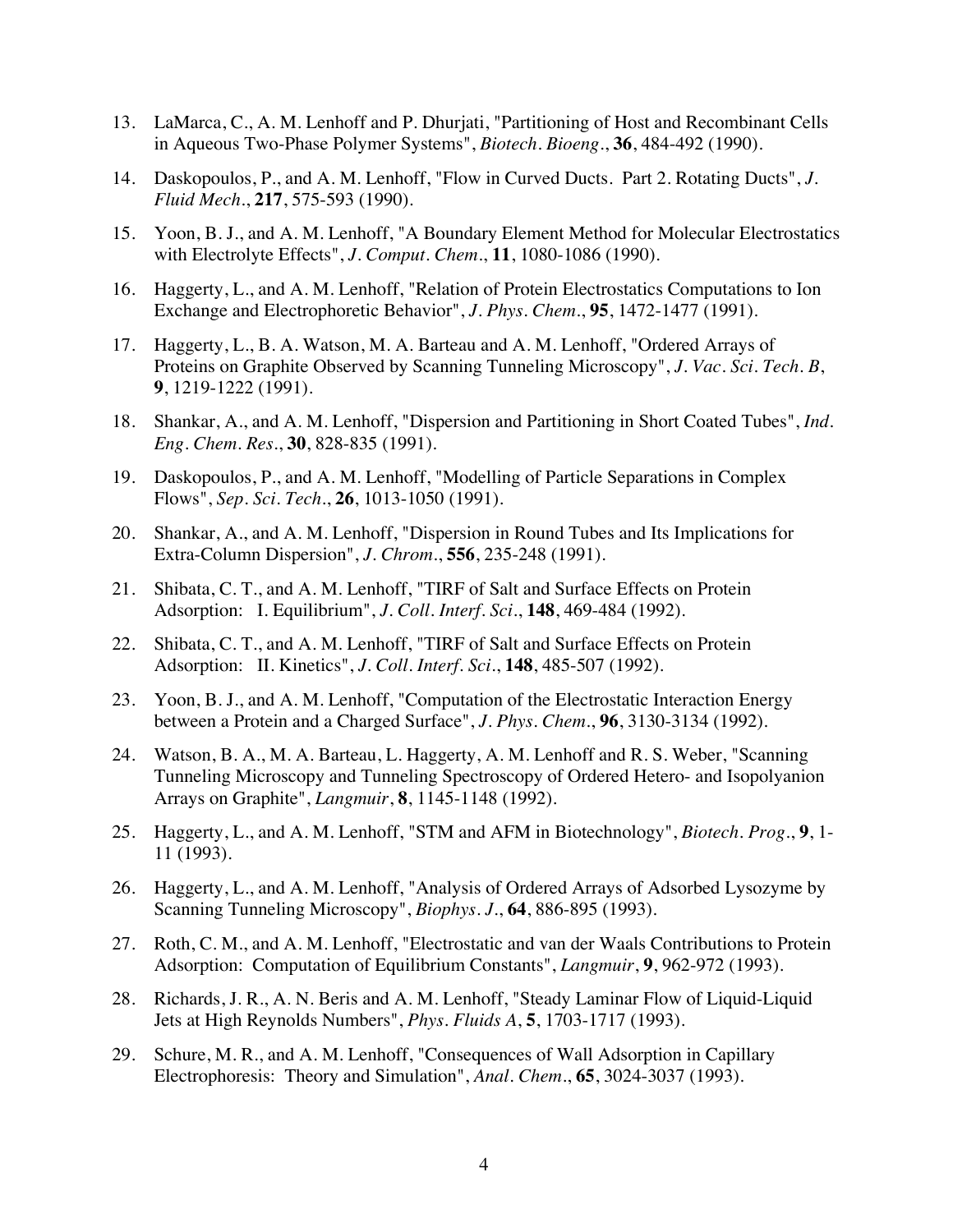- 30. Palkar, S. A., and A. M. Lenhoff, "Energetic and Entropic Contributions to the Interaction of Unequal Spherical Double Layers", *J. Coll. Interf. Sci*., **165**, 177-194 (1994).
- 31. Lenhoff, A. M., "Contributions of Surface Features to the Electrostatic Properties of Rough Colloidal Particles", *Colloids Surf. A*, **87**, 49-59 (1994).
- 32. Johnson, C. A., P. Wu and A. M. Lenhoff, "Electrostatic and van der Waals Contributions to Protein Adsorption: 2. Modelling of Ordered Arrays", *Langmuir*, **10**, 3705-3713 (1994).
- 33. Richards, J. R., A. M. Lenhoff and A. N. Beris, "Dynamic Breakup of Liquid-Liquid Jets", *Phys. Fluids*, **6**, 2640-2655 (1994).
- 34. Chae, K. S., and A. M. Lenhoff, "Computation of the Electrophoretic Mobility of Proteins", *Biophys. J.*, **68**, 1120-1127 (1995).
- 35. Pjura, P. E., M. E. Paulaitis and A. M. Lenhoff, "Molecular Thermodynamic Properties of Protein Solutions from Partial Specific Volumes", *AIChE J.*, **41**, 1005-1009 (1995).
- 36. Neal, B. L., and A. M. Lenhoff, "Excluded Volume Contribution to the Osmotic Second Virial Coefficient for Proteins", *AIChE J.*, **41**, 1010-1014 (1995).
- 37. Richards, J. R., A. N. Beris and A. M. Lenhoff, "Drop Formation in Liquid-Liquid Systems Before and After Jetting", *Phys. Fluids*, **7**, 2617-2630 (1995).
- 38. Roth, C. M., and A. M. Lenhoff, "Electrostatic and van der Waals Contributions to Protein Adsorption: Comparison of Theory and Experiment", *Langmuir*, **11**, 3500-3509 (1995).
- 39. Palkar, S. A., and A. M. Lenhoff, "Effect of Taper on Diffusion and Adsorption in a Cylindrical Pore", *Ind. Eng. Chem. Res.*, **34**, 3551-3555 (1995).
- 40. Roth, C. M., B. L. Neal and A. M. Lenhoff, "Van der Waals Interactions Involving Proteins", *Biophys. J.*, **70**, 977-987 (1996).
- 41. Roth, C. M., K. K. Unger and A. M. Lenhoff, "A Mechanistic Model of Retention in Protein Ion-Exchange Chromatography", *J. Chrom. A*, **726**, 45-56 (1996).
- 42. Palkar, S. A., and A. M. Lenhoff, "Diffusion and Adsorption of Proteins in a Model Pore in the Surface Forces Apparatus", *Colloids Surf. A*, **110**, 119-127 (1996).
- 43. Johnson, C. A., and A. M. Lenhoff, "Adsorption of Charged Latex Particles on Mica Studied by Atomic Force Microscopy", *J. Coll. Interf. Sci.*, **179**, 587-599 (1996).
- 44. Roth, C. M., and A. M. Lenhoff, "Improved Parametric Representation of Water Dielectric Data for Lifshitz Theory Calculations", *J. Coll. Interf. Sci.*, **179**, 637-639 (1996).
- 45. Lenhoff, A. M., P. E. Pjura, J. G. Dilmore and T. S. Godlewski, Jr., "Ultracentrifugal Crystallization of Proteins: Transport - Kinetic Modelling, and Experimental Behavior of Catalase", *J. Cryst. Growth*, **180**, 113-126 (1997).
- 46. Oberholzer, M. R., J. M. Stankovich, S. L. Carnie, D. Y. Chan and A. M. Lenhoff, "2-D and 3-D Interactions in Random Sequential Adsorption of Charged Particles", *J. Coll. Interf. Sci.*, **194**, 138-153 (1997).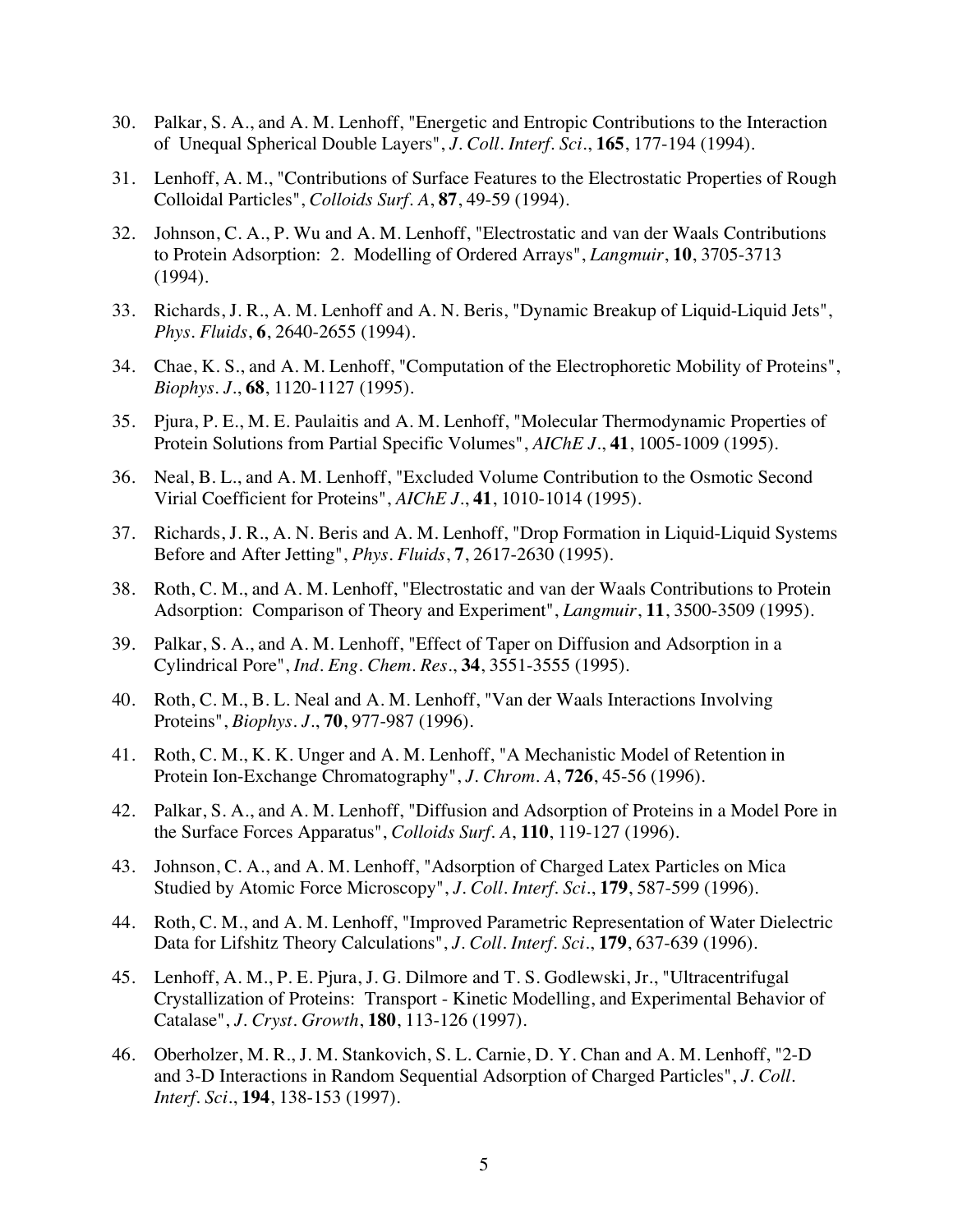- 47. Velev, O. D., T. A. Jede, R. F. Lobo and A. M. Lenhoff, "Porous Silica via Colloidal Crystallization", *Nature*, **389**, 447-448 (1997).
- 48. Asthagiri, D., and A. M. Lenhoff, "Influence of Structural Details in Modeling Electrostatically Driven Protein Adsorption", *Langmuir*, **13**, 6761-6768 (1997).
- 49. Oberholzer, M. R., N. J. Wagner and A. M. Lenhoff, "Grand Canonical Brownian Dynamics Simulation of Colloidal Adsorption", *J. Chem. Phys.*, **107**, 9157-9167 (1997).
- 50. Sader, J. E., and A. M. Lenhoff, "Electrical Double Layer Interaction between Heterogeneously Charged Colloidal Particles: A Superposition Formulation", *J. Coll. Interf. Sci.*, **201**, 233-243 (1998).
- 51. Roth, C. M., J. E. Sader and A. M. Lenhoff, "Electrostatic Contribution to the Energy and Entropy of Protein Adsorption", *J. Coll. Interf. Sci.*, **203**, 218-221 (1998).
- 52. Velev, O. D., E. W. Kaler and A. M. Lenhoff, "Protein Interactions in Solution Characterized by Light and Neutron Scattering: Comparison of Lysozyme and Chymotrypsinogen", *Biophys. J.*, **75**, 2682-2697 (1998).
- 53. Neal, B. L., D. Asthagiri and A. M. Lenhoff, "Molecular Origins of Osmotic Second Virial Coefficients of Proteins", *Biophys. J.*, **75**, 2469-2477 (1998).
- 54. Velev, O. D., T. A. Jede, R. F. Lobo and A. M. Lenhoff, "Microstructured Porous Silica Obtained via Colloidal Crystal Templates", *Chem. Mater.*, **10**, 3597-3602 (1998).
- 55. Chang, C., and A. M. Lenhoff, "Comparison of Protein Adsorption Isotherms and Uptake Rates in Preparative Cation-Exchange Materials", *J. Chrom. A*, **827**, 281-293 (1998).
- 56. Neal, B. L., D. Asthagiri, O. D. Velev, A. M. Lenhoff and E. W. Kaler, "Why is the Osmotic Second Virial Coefficient Related to Protein Crystallization?", *J. Cryst. Growth*, **196**, 377-387 (1999).
- 57. Yuan, Y., and A. M. Lenhoff, "Characterization of Phase Separation in Mixed Surfactant Films by Liquid Tapping Mode AFM", *Langmuir*, **15**, 3021-3025 (1999).
- 58. Asthagiri, D., B. L. Neal and A. M. Lenhoff, "Calculation of Short-Range Interactions between Proteins", *Biophys. Chem.*, **78**, 219-231 (1999).
- 59. Oberholzer, M. R., and A. M. Lenhoff, "Protein Adsorption Isotherms through Colloidal Energetics", *Langmuir*, **15**, 3905-3914 (1999).
- 60. Yuan, Y., M. R. Oberholzer and A. M. Lenhoff, "Size Does Matter: Electrostatically Determined Surface Coverage Trends in Protein and Colloid Adsorption", *Coll. Surf. A*, **165**, 125-141 (2000).
- 61. Velev, O. D., P. M. Tessier, A. M. Lenhoff and E. W. Kaler, "Nanostructured Photonic Metal Synthesized via Colloidal Crystal Templates", *Nature*, **401**, 548 (1999).
- 62. Velev, O. D., E. W. Kaler and A. M. Lenhoff, "Photochemical Micromachining of Lysozyme Crystals", *Adv. Matls.*, **11**, 1345-1349 (1999).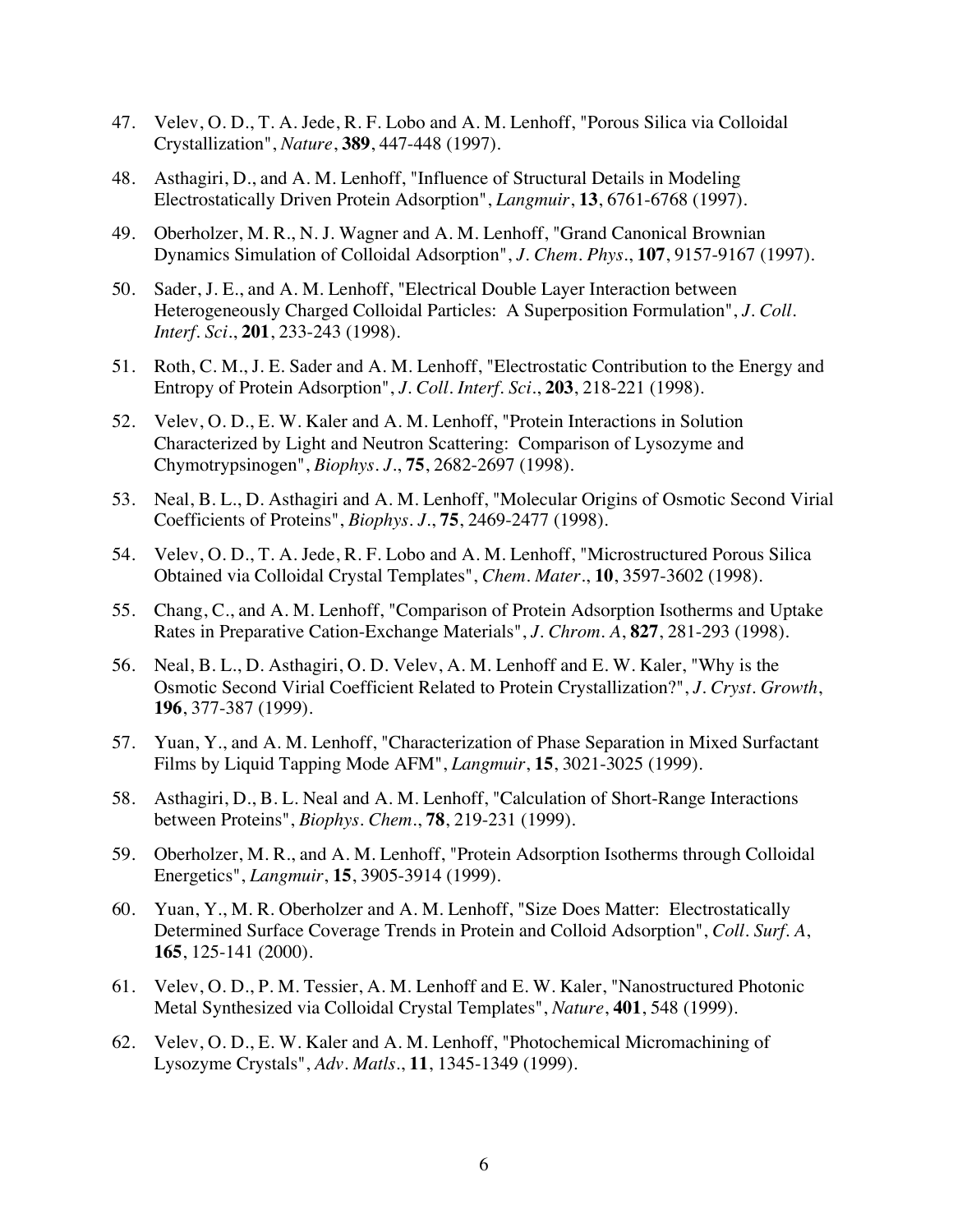- 63. Johnson, C. A., Y. Yuan and A. M. Lenhoff, "Adsorbed Layers of Ferritin at Solid and Fluid Interfaces Studied by Atomic Force Microscopy", *J. Coll. Interf. Sci.*, **223**, 261-272 (2000).
- 64. DePhillips, P., and A. M. Lenhoff, "Pore Size Distributions of Cation Exchange Adsorbents Determined by Inverse Size-Exclusion Chromatography", *J. Chrom. A*, **883**, 39-54 (2000).
- 65. Asthagiri, D., A. M. Lenhoff and D. T. Gallagher, "Role of Competitive Interactions in Growth Rate Trends of Subtilisin s88 Crystals", *J. Cryst. Growth*, **212**, 543-554 (2000).
- 66. Ruppert, S., S. I. Sandler and A. M. Lenhoff, "Correlation between the Second Osmotic Virial Coefficient and the Solubility of Proteins", *Biotech. Prog.*, **17**, 182-187 (2001).
- 67. Moretti, J. J., S. I. Sandler and A. M. Lenhoff, "Phase Equilibria in the Lysozyme-Ammonium Sulfate-Water System", *Biotech. Bioeng.*, **70**, 498-506 (2000).
- 68. Chang, R. C., D. Asthagiri and A. M. Lenhoff, "Measured and Calculated Effects of Mutations in Bacteriophage T4 Lysozyme on Interactions in Solution", *Proteins: Struct. Func. Gen.*, **41**, 123-132 (2000).
- 69. Pjura, P. E., A. M. Lenhoff, S. A. Leonard and A. P. Gittis, "Protein Crystallization by Design: Chymotrypsinogen without Precipitants", *J. Mol. Biol.*, **300**, 235-239 (2000).
- 70. Velev, O. D., A. M. Lenhoff and E. W. Kaler, "A Class of Microstructured Particles via Colloidal Crystallization", *Science*, **287**, 2240-2243 (2000).
- 71. Velev, O. D., E. W. Kaler and A. M. Lenhoff, "Surfactant Diffusion into Lysozyme Crystal Matrices Investigated by Quantitative Fluorescence Microscopy", *J. Phys. Chem. B*, **104**, 9267-9275 (2000).
- 72. DePhillips, P., and A. M. Lenhoff, "Determinants of Protein Retention Characteristics on Cation Exchange Adsorbents", *J. Chrom. A*, **933**, 57-72 (2001).
- 73. Asthagiri, D., M. R. Schure and A. M. Lenhoff, "Calculation of Hydration Effects in the Binding of Anionic Ligands to Basic Proteins", *J. Phys. Chem. B*, **104**, 8753-8761 (2000).
- 74. Velev, O. D., and A. M. Lenhoff, "Colloidal Crystals as Templates for Porous Materials", *Curr. Opinion Coll. Interf. Sci.*, **5**, 56-63 (2000).
- 75. Hloucha, M., J. F. M. Lodge, A. M. Lenhoff and S. I. Sandler, "A Patch-Antipatch Representation of Specific Protein Interactions", *J. Cryst. Growth*, **232**, 195-203 (2001).
- 76. Tessier, P. M., O. D. Velev, A. T. Kalambur, J. F. Rabolt, A. M. Lenhoff and E. W. Kaler, "Assembly of Gold Nanostructured Films Templated by Colloidal Crystals and Use in Surface-Enhanced Raman Spectroscopy", *J. Amer. Chem. Soc.*, **122**, 9554-9555 (2000).
- 77. Tessier, P. M., O. D. Velev, A. T. Kalambur, A. M. Lenhoff, J. F. Rabolt and E. W. Kaler, "Structured Metallic Films for Optical and Spectroscopic Applications via Colloidal Crystal Templating", *Adv. Matls.*, **13**, 396-400 (2001).
- 78. Dokou, E., M. A. Barteau, N. J. Wagner and A. M. Lenhoff, "Effect of Gravity on Colloidal Deposition Studied by Atomic Force Microscopy", *J. Coll. Interf. Sci.*, **240**, 9-16 (2001).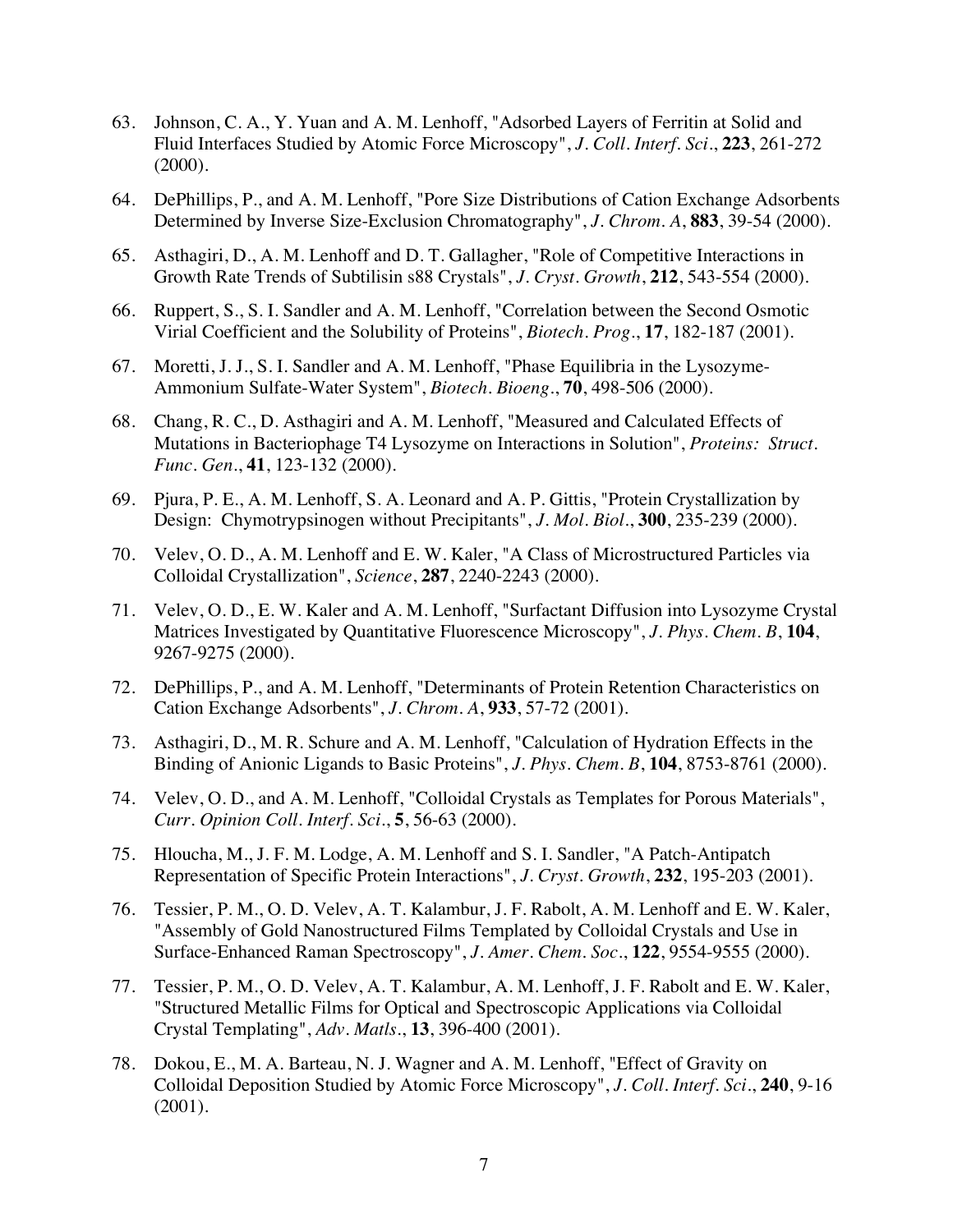- 79. Tessier, P. M., A. M. Lenhoff and S. I. Sandler, "Rapid Measurement of Protein Osmotic Second Virial Coefficients by Self-Interaction Chromatography", *Biophys. J.*, **82**, 1620- 1631 (2002).
- 80. Tessier, P. M., H. R. Johnson, R. Pazhianur, B. W. Berger, J. L. Prentice, B. J. Bahnson, S. I. Sandler and A. M. Lenhoff, "Predictive Crystallization of Ribonuclease A by Rapid Screening of Osmotic Second Virial Coefficients", *Proteins: Struct. Func. Gen.*, **50**, 303- 311 (2003).
- 81. Tessier, P. M., S. D. Vandrey, B. W. Berger, R. Pazhianur, S. I. Sandler and A. M. Lenhoff, "Self-Interaction Chromatography: A Novel Screening Method for Rapid Protein Crystallization", *Acta Cryst. D*, **58**, 1531-1535 (2002).
- 82. Yuan, Y. J., O. D. Velev, K. Chen, B. E. Campbell, E. W. Kaler, and A. M. Lenhoff, "Effect of pH and Ca2+-Induced Associations of Soybean Proteins", *J. Agric. Food Chem.*, **50**, 4953-4958 (2002).
- 83. Tessier, P. M., S. D. Christesen, K. K. Ong, E. M. Clemente, A. M. Lenhoff, E. W. Kaler and O. D. Velev, "On-line Spectroscopic Characterization of Sodium Cyanide with Nanostructured Gold SERS Substrates", *Appl. Spectr.*, **56**, 1524-1530 (2002).
- 84. Dziennik, S. R., E. B. Belcher, G. A. Barker, M. J. DeBergalis, S. E. Fernandez and A. M. Lenhoff, "Non-Diffusive Mechanisms Enhance Protein Uptake Rates in Ion Exchange Particles", *Proc. Natl. Acad. Sci. USA*, **100**, 420-425 (2003).
- 85. Yuan, Y., O. D. Velev and A. M. Lenhoff, "Mobility of Adsorbed Proteins Studied by Fluorescence Recovery after Photobleaching", *Langmuir*, **19**, 3705-3711 (2003).
- 86. Guo, C., B. E. Campbell, K. Chen, A. M. Lenhoff and O. D. Velev, "Casein Precipitation Equilibria in the Presence of Calcium Ions and Phosphates", *Coll. Surf. B*, **29**, 297-307 (2003).
- 87. Yuan, Y., and A. M. Lenhoff, "Measurement of Mobility of Adsorbed Colloids by Lateral Force Microscopy", *J. Colloid Interf. Sci.*, **267**, 352-359 (2003).
- 88. Lenhoff, A. M., "A Natural Interaction: Chemical Engineering and Molecular Biophysics", *AIChE J.*, **49**, 806-812 (2003).
- 89. Tessier, P. M., V. J. Verruto, S. I. Sandler and A. M. Lenhoff, "Correlation of Diafiltration Sieving Behavior of Lysozyme-BSA Mixtures with Osmotic Second Virial Cross Coefficients", *Biotech. Bioeng.*, **87**, 303-310 (2004).
- 90. Tessier, P. M., and A. M. Lenhoff, "Measurements of Protein Self-Association as a Rational Guide to Crystallization", *Curr. Opin. Biotech.*, **14**, 512-516 (2003).
- 91. DePhillips, P., and A. M. Lenhoff, "Relative Retention of FGF-1 and FGF-2 on Strong Cation Exchange Adsorbents", *J. Chrom. A*, **1036**, 51-60 (2004).
- 92. Tessier, P. M., S. I. Sandler and A. M. Lenhoff, "Direct Measurement of Protein Osmotic Second Virial Cross Coefficients by Cross-Interaction Chromatography", *Prot. Sci.*, **13**, 1379-1390 (2004).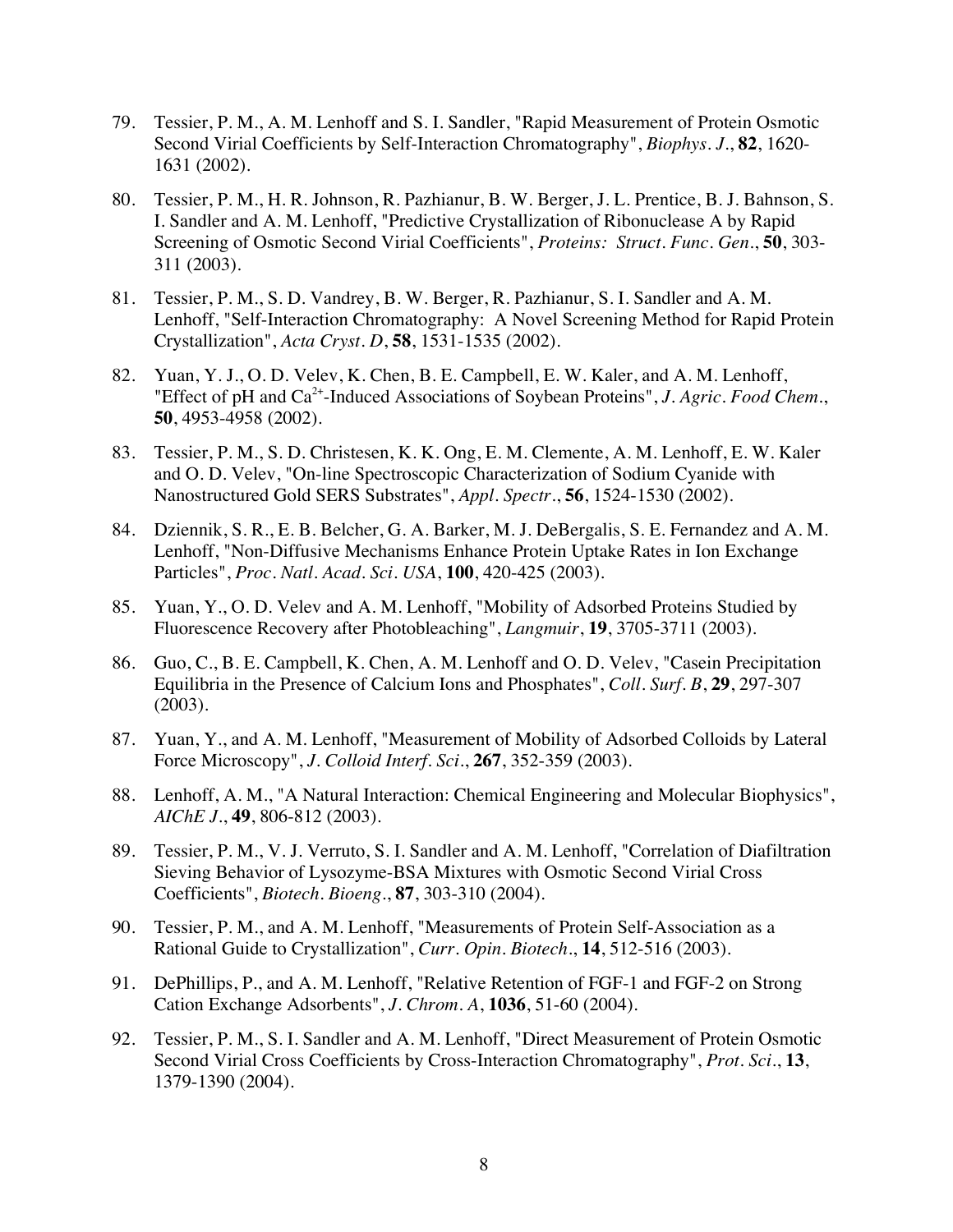- 93. Chang, J., A. M. Lenhoff and S. I. Sandler, "Determination of Fluid-Solid Transitions in Model Protein Solutions Using the Histogram Reweighting Method and Expanded Ensemble Simulations", *J. Chem. Phys.*, **120**, 3003-3014 (2004).
- 94. DePhillips, P., I. Lagerlund, J. Färenmark and A. M. Lenhoff, "The Effect of Spacer Arm Length on Protein Retention on a Strong Cation Exchange Adsorbent", *Anal. Chem.*, **76**, 5816-5822 (2004).
- 95. Yao, Y., and A. M. Lenhoff, "Determination of Pore Size Distributions of Porous Chromatographic Adsorbents by Inverse Size Exclusion Chromatography", *J. Chrom. A*, **1037**, 273-282 (2004). Erratum: *J. Chrom. A*, **1113**, 259 (2006).
- 96. Velev, O. D., Y. H. Pan, E. W. Kaler and A. M. Lenhoff, "Molecular Effects of Anionic Surfactants on Lysozyme Precipitation and Crystallization", *Cryst. Growth Des.*, **5**, 351- 359 (2005).
- 97. Yao, Y., and A. M. Lenhoff, "Electrostatic Contributions to Protein Retention in Ion-Exchange Chromatography. I. Cytochrome c Variants", *Anal. Chem.*, **76**, 6743-6752 (2004).
- 98. Dziennik, S. R., E. B. Belcher, G. A. Barker and A. M. Lenhoff, "Effects of Ionic Strength on Lysozyme Uptake Rates in Cation Exchangers. I. Uptake in SP Sepharose FF", *Biotech. Bioeng.*, **91**, 139-153 (2005).
- 99. Vivares, D., E. W. Kaler and A. M. Lenhoff, "Quantitative Imaging by Confocal Scanning Fluorescence Microscopy of Protein Crystallization via Liquid-Liquid Phase Separation", *Acta Cryst. D*, **61**, 819-825 (2005).
- 100. Berger, B. W., C. M. Gendron, C. R. Robinson, E. W. Kaler and A. M. Lenhoff, "The Role of Protein and Surfactant Interactions in Membrane Protein Crystallization", *Acta Cryst. D*, **61**, 724-730 (2005).
- 101. Berger, B. W., R. Y. Garcia, A. M. Lenhoff, E. W. Kaler and C. R. Robinson, "Relating Surfactant Properties to Activity and Solubilization of the Human Adenosine A3 Receptor", *Biophys. J.*, **89**, 452-464 (2005).
- 102. Yao, Y., and A. M. Lenhoff, "Electrostatic Contributions to Protein Retention in Ion-Exchange Chromatography. II. Proteins with Various Degrees of Structural Differences", *Anal. Chem.*, **77**, 2157-2165 (2005).
- 103. Asthagiri, D., A. Paliwal, D. Abras, A. M. Lenhoff and M. E. Paulaitis, "A Consistent Experimental and Modeling Approach to Light Scattering Studies of Protein-Protein Interactions in Solution", *Biophys. J.*, **88**, 3300-3309 (2005).
- 104. Berger, B. W., C. J. Blamey, U. P. Naik, B. J. Bahnson and A. M. Lenhoff, "The Roles of Additives and Precipitants in Crystallization of Calcium- and Integrin-Binding Protein", *Cryst. Growth Des.*, **5**, 1499-1507 (2005).
- 105. Cheng, Y.-C., R. F. Lobo, S. I. Sandler and A. M. Lenhoff, "Kinetics and Equilibria of Lysozyme Precipitation and Crystallization in Concentrated Ammonium Sulfate Solutions", *Biotech. Bioeng.*, **94**, 177-188 (2006).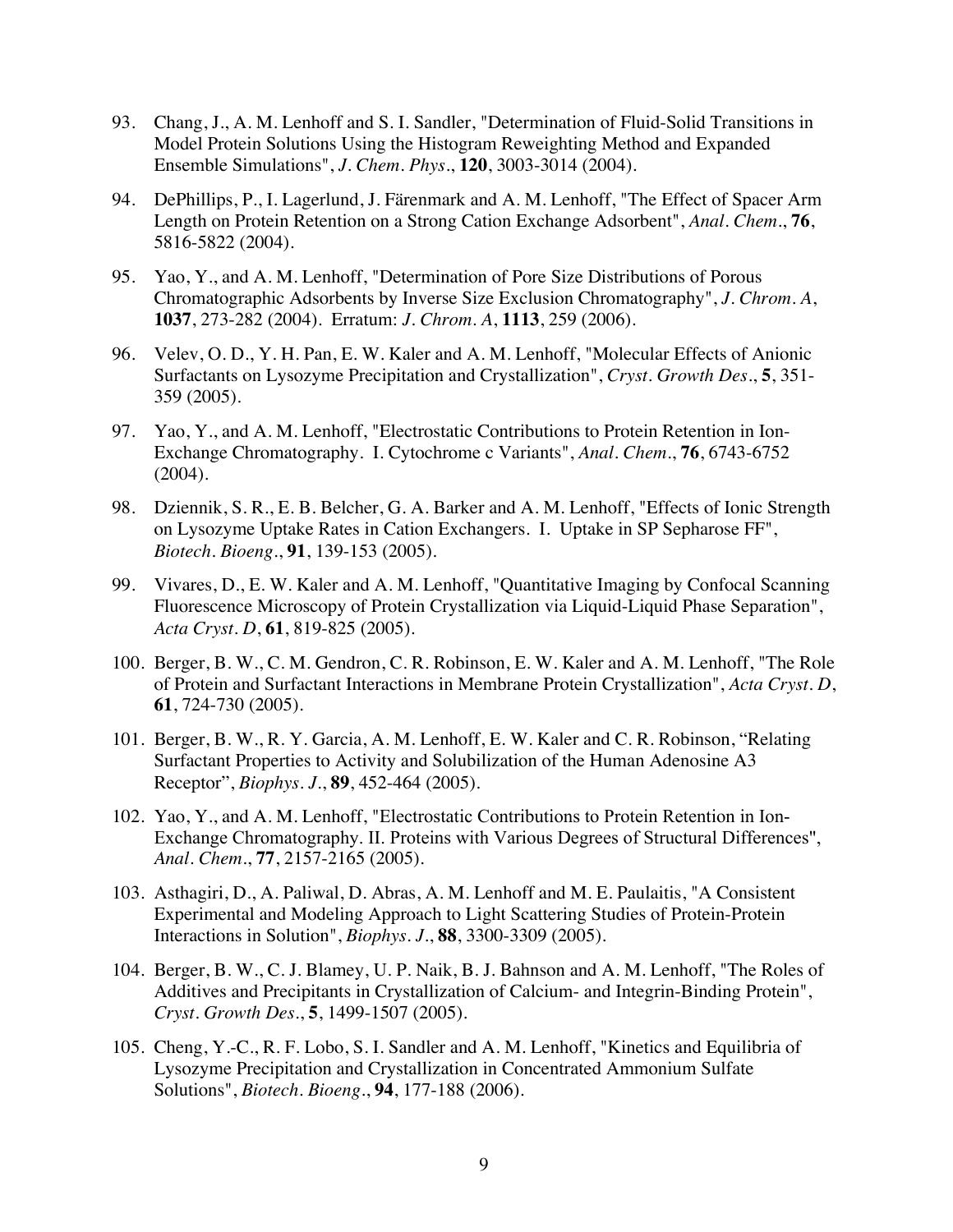- 106. Paliwal, A., D. Asthagiri, D. Abras, A. M. Lenhoff and M. E. Paulaitis, "Light Scattering Studies of Protein Solutions: Role of Hydration in Weak Protein-Protein Interactions", *Biophys. J.*, **89**, 1564-1573 (2005).
- 107. Chang, J., A. M. Lenhoff and S. I. Sandler, "The Combined Simulation Approach of Atomistic and Continuum Models for the Thermodynamics of Lysozyme Crystals", *J. Phys. Chem. B*, **109**, 19507-19515 (2005).
- 108. Langford, J. F., M. R. Schure, Y. Yao, S. F. Maloney and A. M. Lenhoff, "Effects of Pore Structure and Molecular Size on Diffusion in Chromatographic Adsorbents", *J. Chrom. A*, **1126**, 95-106 (2006).
- 109. Yao, Y., and A. M. Lenhoff, "Pore Size Distributions of Ion Exchangers and Relation to Protein Binding Capacity", *J. Chrom. A*, **1126**, 107-119 (2006).
- 110. Chang, J., A. M. Lenhoff and S. I. Sandler, "Solvation Free Energy of Amino Acids and Side-Chain Analogs", *J. Phys. Chem. B*, **111**, 2098-2106 (2007).
- 111. Yao, Y., K. J. Czymmek, R. Pazhianur and A. M. Lenhoff, "Three-Dimensional Pore Structure of Chromatographic Adsorbents from Electron Tomography", *Langmuir*, **22**, 11148-11157 (2006).
- 112. Berger, B. W., C. M. Gendron, E. W. Kaler and A. M. Lenhoff, "Effects of Additives on Surfactant Phase Behavior Relevant to Bacteriorhodopsin Crystallization", *Prot. Sci.*, **15**, 2682-2696 (2006).
- 113. To, B. C. S., and A. M. Lenhoff, "Hydrophobic Interaction Chromatography of Proteins. I. The Effects of Protein and Adsorbent Properties on Retention and Recovery", *J. Chrom. A*, **1141**, 191-205 (2007).
- 114. To, B. C. S., and A. M. Lenhoff, "Hydrophobic Interaction Chromatography of Proteins. II. Solution Thermodynamic Properties as a Determinant of Retention", *J. Chrom. A*, **1141**, 235-243 (2007).
- 115. Trilisky, E. I., and A. M. Lenhoff, "Sorption Processes in Ion-Exchange Chromatography of Viruses", *J. Chrom. A*, **1142**, 2-12 (2007).
- 116. Vivares, D., E. W. Kaler and A. M. Lenhoff, "Polyhedral Instability of Glucose Isomerase Crystals as Revealed by Confocal Scanning Fluorescence Microscopy", *Cryst. Growth Des.*, **7**, 1411-1415 (2007).
- 117. Santonicola, M. G., M. A. Yocum II, A. M. Lenhoff and E. W. Kaler, "Self-Assembly of Medium Chain Alkyl Monoglucosides in Ammonium Sulfate Solutions with Polyethylene Glycol", *Langmuir*, **23**, 5358-5366 (2007).
- 118. Langford, J. F., X. Xu, Y. Yao, S. F. Maloney and A. M. Lenhoff, "Chromatography of Proteins on Charge-Variant Ion Exchangers and Implications for Optimizing Protein Uptake Rates", *J. Chrom. A*, **1163**, 190-202 (2007).
- 119. Dumetz, A. C., A. M. Snellinger-O'Brien, E. W. Kaler and A. M. Lenhoff, "Patterns of Protein-Protein Interactions in Salt Solutions and Implications for Protein Crystallization", *Prot. Sci.*, **16**, 1867-1877 (2007).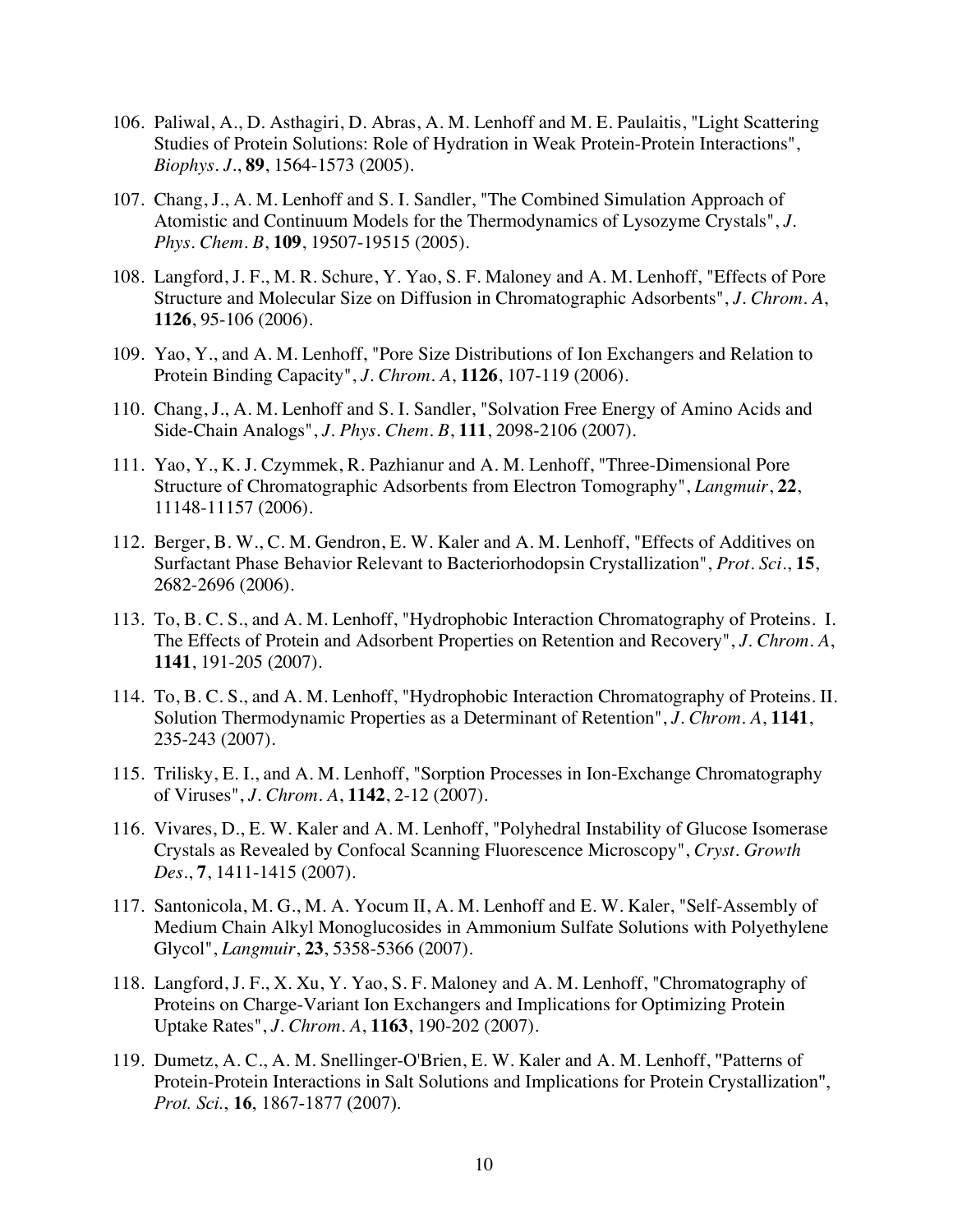- 120. Weiss, W. F., IV, T. K. Hodgdon, E. W. Kaler, A. M. Lenhoff and C. J. Roberts, "Nonnative Protein Polymers: Structure, Morphology, and Relation to Nucleation and Growth", *Biophys. J.*, **93**, 4392-4403 (2007).
- 121. Santonicola, M. G., A. M. Lenhoff and E. W. Kaler, "Binding of Alkyl Polyglucoside Surfactants to Bacteriorhodopsin and its Relation to Protein Stability", *Biophys. J.*, **94**, 3647-3658 (2008).
- 122. Dumetz, A. C., A. M. Chockla, E. W. Kaler and A. M. Lenhoff, "Protein Phase Behavior in Aqueous Solutions: Crystallization, Liquid-Liquid Phase Separation, Gels and Aggregate", *Biophys. J.*, **94**, 570-583 (2008).
- 123. Xu, X., and A. M. Lenhoff, "A Predictive Approach to Correlating Protein Adsorption Isotherms on Ion-Exchange Media", *J. Phys. Chem. B*, **112**, 1028-1040 (2008).
- 124. Dumetz, A. C., A. M. Chockla, E. W. Kaler and A. M. Lenhoff, "Effects of pH on Protein-Protein Interactions and Implications for Protein Phase Behavior", *Biophys. Biochim. Acta*, **1784**, 600-610 (2008).
- 125. Tessier, P. M., J. Jinkoji, Y.-C. Cheng, J. L. Prentice and A. M. Lenhoff, "Self-Interaction Nanoparticle Spectroscopy: A Nanoparticle-Based Protein Interaction Assay", *J. Am. Chem. Soc.*, **130**, 3106-3112 (2008).
- 126. Dumetz, A. C., A. M. Chockla, E. W. Kaler and A. M. Lenhoff, "Comparative Effects of Salt, Organic and Polymer Precipitants on Protein Phase Behavior and Implications for Vapor Diffusion", *Cryst. Growth Des.*, **9**, 682-691 (2009).
- 127. Cheng, Y.-C., C. L. Bianco, S. I. Sandler and A. M. Lenhoff, "Salting-Out of Lysozyme and Ovalbumin from Mixtures: Predicting Precipitation Performance from Protein-Protein Interactions", *Ind. Eng. Chem. Res.*, **47**, 5203-5213 (2008).
- 128. Lenhoff, A. M., "Multiscale Modeling of Protein Uptake Patterns in Chromatographic Particles", *Langmuir*, **24**, 5991-5995 (2008).
- 129. To, B. C. S., and A. M. Lenhoff, "Hydrophobic Interaction Chromatography of Proteins. III. Transport and Kinetic Parameters in Isocratic Elution", *J. Chrom. A*, **1205**, 46-59 (2008).
- 130. Dumetz, A. C., R. A. Lewus, A. M. Lenhoff and E. W. Kaler, "Effects of Ammonium Sulfate and Sodium Chloride Concentration on PEG/Protein Liquid-Liquid Phase Separation", *Langmuir*, **24**, 10345-10351 (2008).
- 131. Xu, X., and A. M. Lenhoff, "Binary Adsorption of Globular Proteins on Ion-Exchange Media", *J. Chrom. A*, **1216**, 6177-6195 (2009).
- 132. Trilisky, E. I., and A. M. Lenhoff, "Flow-Dependent Entrapment of Large Bioparticles in Porous Process Media", *Biotech. Bioeng.*, **104**, 127-133 (2009).
- 133. Bowes, B. D., H. Koku, K. J. Czymmek and A. M. Lenhoff, "Protein Adsorption and Transport in Dextran-Modified Ion-Exchange Media. I. Adsorption", *J. Chrom. A*, **1216**, 7774-7784 (2009).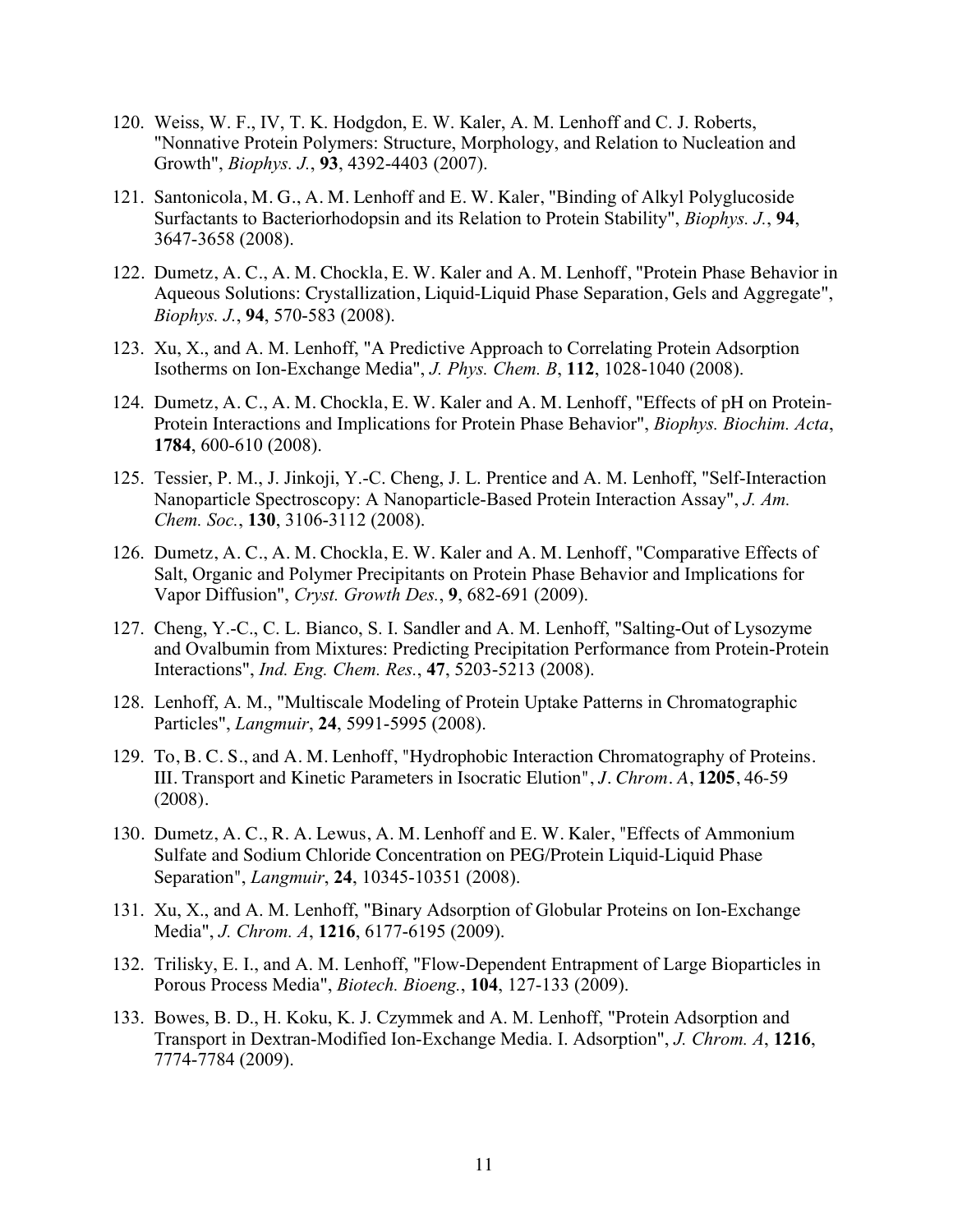- 134. Trilisky, E. I., H. Koku, K. J. Czymmek and A. M. Lenhoff, "Relation of Structure to Performance Characteristics of Monolithic and Perfusive Stationary Phases", *J. Chrom. A*, **1216**, 6365-6376 (2009).
- 135. Espitalier, F., Y.-C. Cheng and A. M. Lenhoff, "Mechanism of Formation of Lysozyme Crystals in Concentrated Ammonium Sulfate Solution from Concentration Profiles and Equilibria: Influence of the Second Osmotic Virial Coefficient", *Powder Technol.*, **190**, 112-117 (2009).
- 136. Trilisky, E. I., and A. M. Lenhoff, "Effect of Bioparticle Size on Dispersion and Retention in Monolithic and Perfusive Beds", *J. Chrom. A*, **1217**, 7372-7384 (2010).
- 137. Lewus, R. A., P. A. Darcy, A. M. Lenhoff and S. I. Sandler, "Interactions and Phase Behavior of a Monoclonal Antibody", *Biotech. Prog.*, **27**, 280-289 (2011).
- 138. Martin, C., and A. M. Lenhoff, "Self-Interaction Chromatography of Proteins on a Microfluidic Monolith", *Biochem. Eng. J.*, **53**, 216-222 (2011).
- 139. Bianco, C. L., C. S. Schneider, M. Santonicola, A. M. Lenhoff and E. W. Kaler, "Effects of Urea on the Microstructure and Phase Behavior of Aqueous Solutions of Polyoxyethylene Surfactants", *Ind. Eng. Chem. Res.*, **50**, 85-96 (2011).
- 140. To, B. C. S., and A. M. Lenhoff, "Hydrophobic Interaction Chromatography of Proteins. IV. Protein Adsorption Capacity and Transport in Preparative Mode", *J. Chrom. A*, **1218**, 427-440 (2011).
- 141. Traylor, S. J., X. Xu and A. M. Lenhoff, "Shrinking Core Modeling of Binary Chromatographic Breakthrough", *J. Chrom. A*, **1218**, 2222-2231 (2011).
- 142. Koku, H., R. S. Maier, K. J. Czymmek, M. R. Schure and A. M. Lenhoff, "Modeling of Flow in a Polymeric Chromatographic Monolith", *J. Chrom. A*, **1218**, 3466-3475 (2011).
- 143. Maurer, R. W., S. I. Sandler and A. M. Lenhoff, "Salting-In Characteristics of Globular Proteins", *Biophys. Chem.*, **156**, 72-78 (2011).
- 144. Lenhoff, A. M., "Protein Adsorption and Transport in Polymer-Functionalized Ion-Exchangers", *J. Chrom. A*, **1218**, 8748-8759 (2011).
- 145. Bowes, B. D., and A. M. Lenhoff, "Protein Adsorption and Transport in Dextran-Modified Ion-Exchange Media. II. Intraparticle Uptake and Column Breakthrough", *J. Chrom. A*, **1218**, 4698-4708 (2011).
- 146. Bowes, B. D., and A. M. Lenhoff, "Protein Adsorption and Transport in Dextran-Modified Ion-Exchange Media. III. Effects of Resin Charge Density and Dextran Content on Adsorption and Intraparticle Uptake", *J. Chrom. A*, **1218**, 7180-7188 (2011).
- 147. Bowes, B. D., S. J. Traylor, S. M. Timmick, K. J. Czymmek and A. M. Lenhoff, "Insights into Protein Sorption and Desorption on Dextran-Modified Ion-Exchange Media", *Chem. Eng. Techn.*, **35**, 91-101 (2012).
- 148. Koku, H., R. S. Maier, M. R. Schure and A. M. Lenhoff, "Modeling of Dispersion in a Polymeric Chromatographic Monolith", *J. Chrom. A*, **1237**, 55-63 (2012).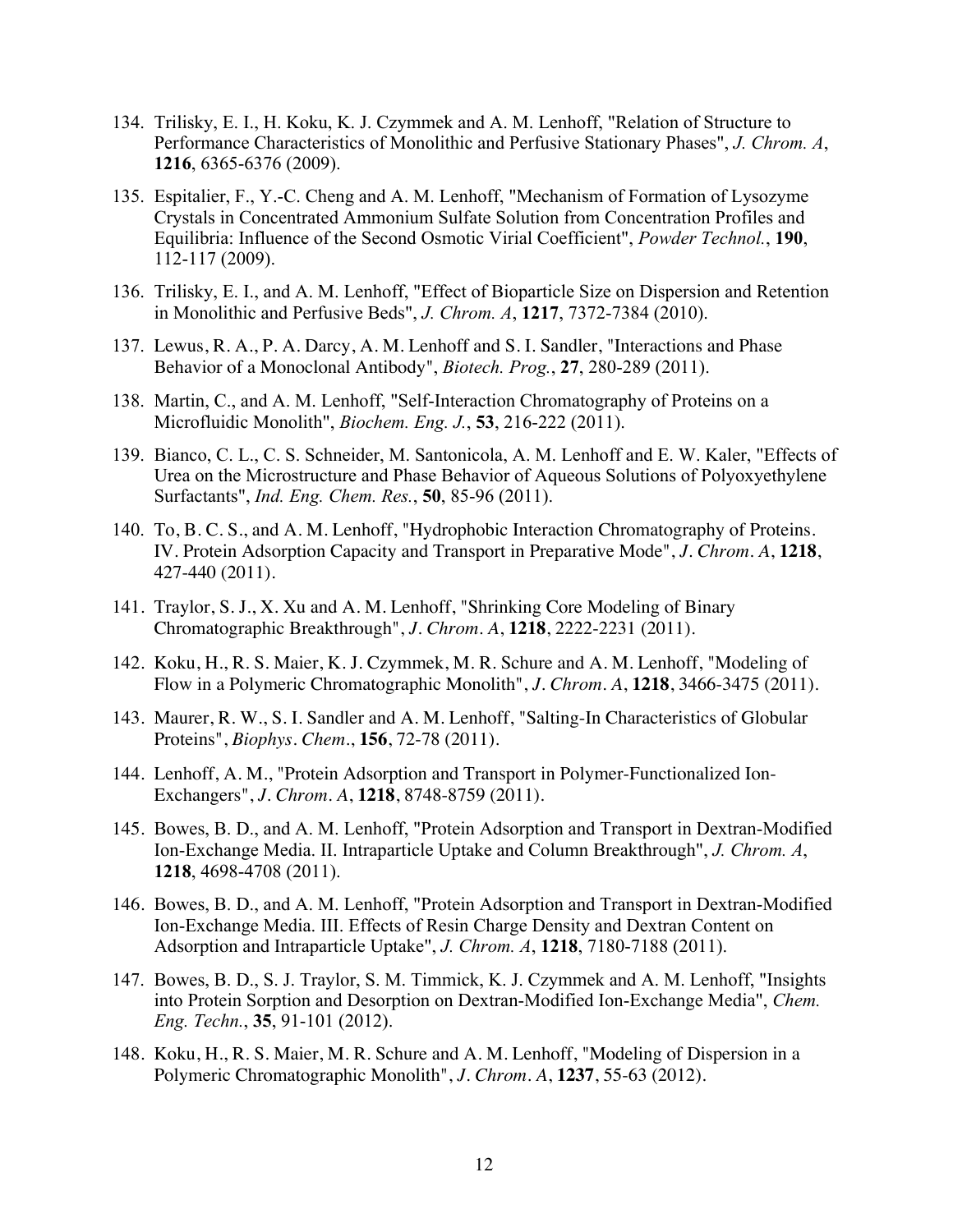- 149. Valente, K. N., L. H. Choe, A. M. Lenhoff and K. H. Lee, "Optimization of Protein Sample Preparation for Two-Dimensional Electrophoresis", *Electrophor.*, **33**, 1947-1957 (2012).
- 150. Johnson, H. R., and A. M. Lenhoff, "Characterization and Suitability of Therapeutic Antibody Dense Phases for Subcutaneous Delivery", *Molec. Pharmaceut.*, **10**, 3582-3591 (2013).
- 151. Angelo, J. M., A. Cvetkovic, R. Gantier and A. M. Lenhoff, "Characterization of Cross-Linked Cellulosic Ion-Exchange Adsorbents: 1. Structural Properties", *J. Chrom. A*, **1319**, 46-56 (2013).
- 152. Valente, K. N., A. K. Schaefer, H. R. Kempton, A. M. Lenhoff and K. H. Lee, "Recovery of Chinese Hamster Ovary Host Cell Proteins for Proteomic Analysis", *Biotech. J.*, **9**, 87- 99 (2014).
- 153. Gillespie, C. M., D. Asthagiri and A. M. Lenhoff, "Polymorphic Protein Crystal Growth: Influence of Hydration and Ions in Glucose Isomerase", *Cryst. Growth Des.*, **14**, 46-57 (2014).
- 154. Quang, L. J., S. I. Sandler and A. M. Lenhoff, "Anisotropic Contributions to Protein-Protein Interactions", *J. Chem. Theory Comput.*, **10**, 835-845 (2014).
- 155. Levy, N. E., K. N. Valente, L. H. Choe, K. H. Lee and A. M. Lenhoff, "Identification and Characterization of Host Cell Protein Product-Associated Impurities in Monoclonal Antibody Bioprocessing", *Biotech. Bioeng.*, **111**, 904-912 (2014).
- 156. Traylor, S. J., B. D. Bowes, A. P. Ammirati, S. M. Timmick and A. M. Lenhoff, "Fluorescence Recovery After Photobleaching Investigation of Protein Transport and Exchange in Chromatographic Media", *J. Chrom. A*, **1340**, 33-49 (2014).
- 157. Lewus, R. A., N. E. Levy, A. M. Lenhoff and S. I. Sandler, "A Comparative Study of Monoclonal Antibodies. 1. Phase Behavior and Protein-Protein Interactions", *Biotech. Prog.*, **31**, 268-276 (2015).
- 158. Valente, K. N., A. M. Lenhoff and K. H. Lee, "Expression of Difficult-to-Remove Host Cell Protein Impurities During Extended Chinese Hamster Ovary Cell Culture and Their Impact on Continuous Bioprocessing", *Biotech. Bioeng.*, **112**, 1232-1242 (2015).
- 159. Gu, F., K. Chodavarapu, D. McCreary, T. A. Plitt, E. Tamoria, W. M. Ni, J. J. Burnham, M. Peters and A. M. Lenhoff, "Silica-Based Strong Anion Exchange Media for Protein Purification", *J. Chrom. A*, **1376**, 53-63 (2015).
- 160. Koshari, S. H. S., N. J. Wagner and A. M. Lenhoff, "Characterization of Lysozyme Adsorption in Cellulosic Chromatographic Materials Using Small-Angle Neutron Scattering", *J. Chrom. A*, **1399**, 45-52 (2015).
- 161. Levy, N. E., K. N. Valente, K. H. Lee and A. M. Lenhoff, "Host Cell Protein Impurities in Chromatographic Polishing Steps for Monoclonal Antibody Purification", *Biotech. Bioeng.*, **113**, 1260-1272 (2016).
- 162. Greene, D. G., S. Modla, N. J. Wagner, S. I. Sandler and A. M. Lenhoff, "Local Crystalline Structure in an Amorphous Protein Dense Phase", *Biophys. J.*, **109**, 1716-1723 (2015).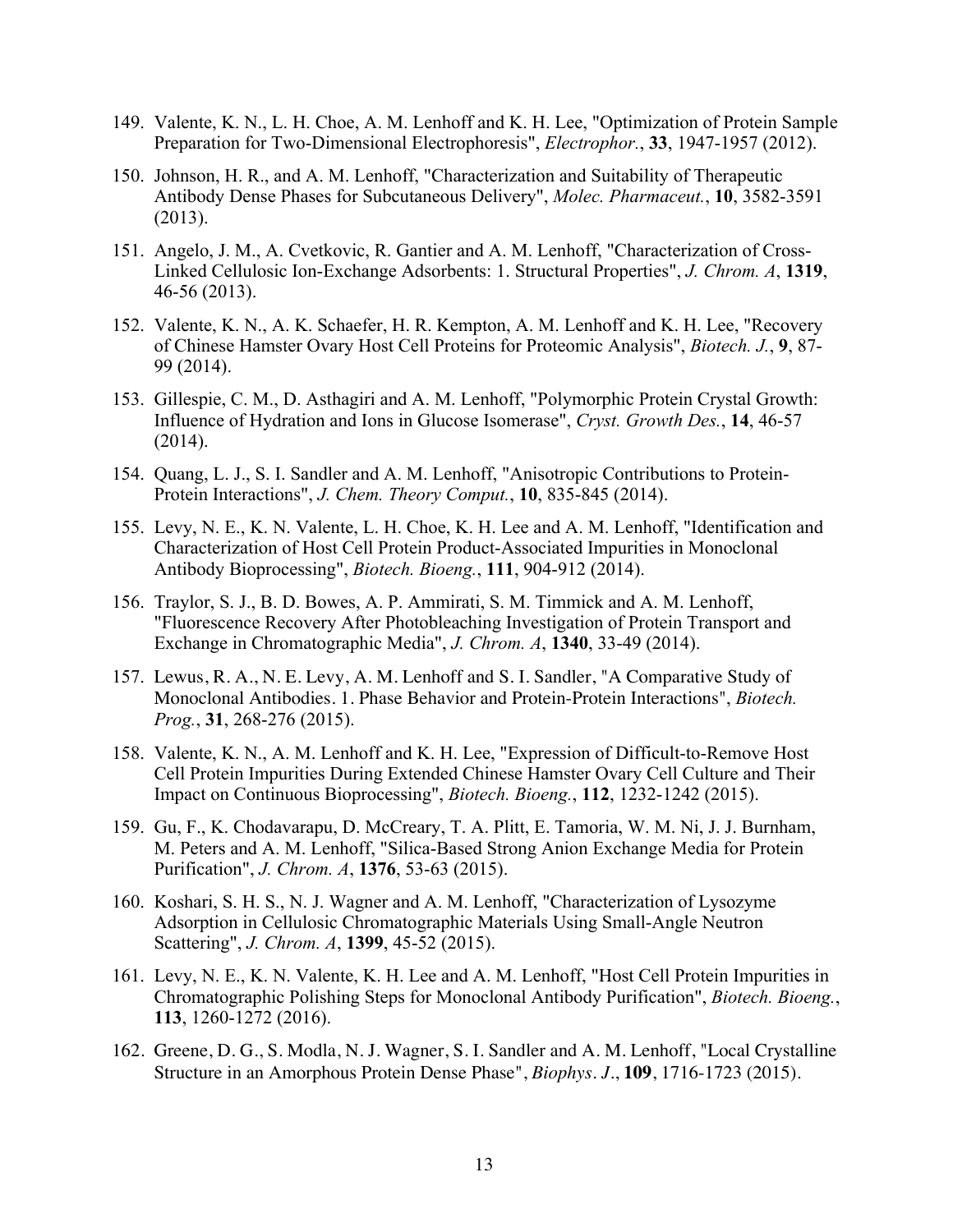- 163. Angelo, J. M., and A. M. Lenhoff, "Determinants of Protein Elution Rates from Preparative Ion-Exchange Adsorbents", *J. Chrom. A*, **1440**, 94-104 (2016).
- 164. Angelo, J. M., A. Cvetkovic, R. Gantier and A. M. Lenhoff, "Characterization of Cross-Linked Cellulosic Ion-Exchange Adsorbents: 2. Protein Sorption and Transport", *J. Chrom. A*, **1438**, 100-112 (2016).
- 165. Greene, D. G., D. V. Ferraro, A. M. Lenhoff and N. J. Wagner, "A Critical Examination of the Decoupling Approximation for Small-Angle Scattering from Hard Ellipsoids of Revolution", *J. Appl. Cryst.*, **49**, 1734-1739 (2016).
- 166. Bhambure, R., C. M. Gillespie, M. Phillips, H. Graalfs and A. M. Lenhoff, "Ionic Strength-Dependent Changes in Tentacular Ion Exchangers with Variable Ligand Density. I. Structural Properties", *J. Chrom. A*, **1463**, 90-101 (2016).
- 167. Chiu, J., K. N. Valente, N. E. Levy, L. Min, A. M. Lenhoff and K. H. Lee, "Knockout of a Difficult-to-Remove CHO Host Cell Protein, Lipoprotein Lipase, for Improved Polysorbate Stability in Monoclonal Antibody Formulations", *Biotech. Bioeng.*, **114**, 1006-1015 (2017).
- 168. Halvorson, J., A. M. Lenhoff, M. Dittman and D. Stoll, "Implications of Turbulent Flow in Connecting Capillaries Used in High Performance Liquid Chromatography", *J. Chrom. A*, **1536**, 185-194 (2018).
- 169. Koshari, S. H. S., J. L. Ross, P. K. Nayak, I. E. Zarraga, K. Rajagopal, N. J. Wagner and A. M. Lenhoff, "Characterization of Protein-Excipient Microheterogeneity in Biopharmaceutical Solid-State Formulations by Confocal Fluorescence Microscopy", *Molec. Pharmaceut.*, **14**, 546-553 (2017).
- 170. Bhambure, R., J. M. Angelo, C. M. Gillespie, M. Phillips, H. Graalfs and A. M. Lenhoff, "Ionic Strength-Dependent Changes in Tentacular Ion Exchangers with Variable Ligand Density. II. Functional Properties", *J. Chrom. A*, **1506**, 55-64 (2017).
- 171. Liu, T., J. M. Angelo, D.-Q. Lin, A. M. Lenhoff and S.-J. Yao, "Characterization of Dextran-Grafted Hydrophobic Charge-Induction Resins: Structural Properties, Protein Adsorption and Transport", *J. Chrom. A*, **1517**, 44-53 (2017).
- 172. Koshari, S. H. S., N. J. Wagner and A. M. Lenhoff, "Effects of Resin Architecture and Protein Size on Nanoscale Protein Distribution in Ion-Exchange Media", *Langmuir*, **34**, 673-684 (2018).
- 173. Valente, K. N., N. E. Levy, K. H. Lee and A. M. Lenhoff, "Applications of Proteomic Methods for CHO Host Cell Protein Characterization in Biopharmaceutical Manufacturing", *Curr. Opin. Biotech.*, **53**, 144-150 (2018).
- 174. Greene, D. G., S. J. Traylor, J. Guo, L. H. Choe, S. Modla, X. Xu, N. Singh, L. L. Lock, S. Ghose, Z. J. Li, K. H. Lee, N. J. Wagner and A. M. Lenhoff, "Mechanisms of Precipitate Formation during the Purification of an Fc-Fusion Protein", *Biotech. Bioeng.*, **115**, 2489- 2503 (2018).
- 175. Khanal, O., N. Singh, S. J. Traylor, X. Xu, S. Ghose, Z. J. Li and A. M. Lenhoff, "Contributions of Depth Filter Components to Protein Adsorption in Protein Bioprocessing", *Biotech. Bioeng.*, **115**, 1938-1948 (2018).